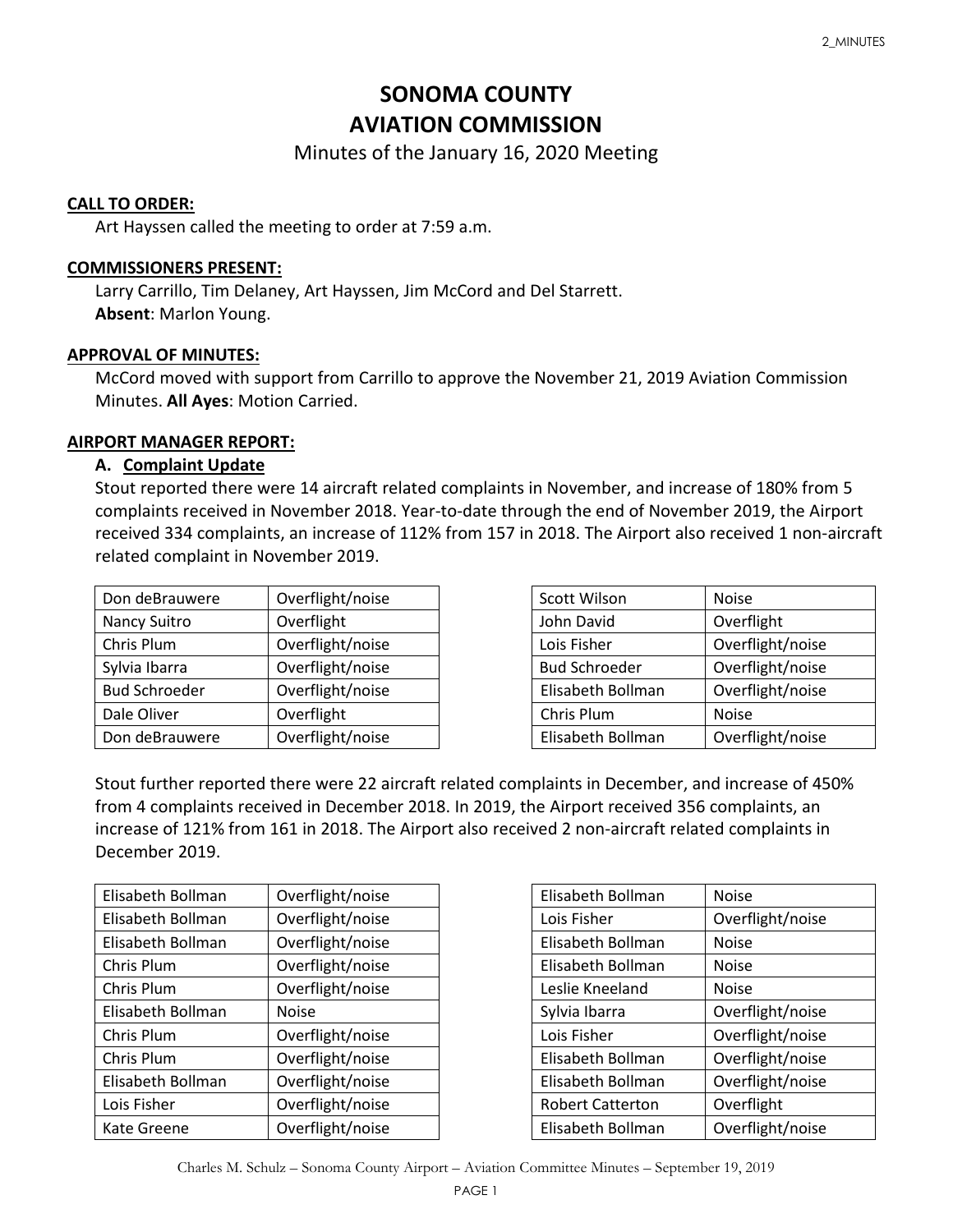As discussed in previous meetings, staff continues to work to find more effective ways to present noise complaint data to the Commission. November and December data are presented on a summary spreadsheet rather than including individual forms for each complaint. Stout reviewed the fields included in the summary spreadsheet, including newly reported data on operation type, runway, point of closest approach (PCA), altitude at PCA, and nautical miles (NMI) of complainant from the Airport. Stout also presented data visuals based on the summary spreadsheets. Commissioners discussed patterns in the flights generating complaints, including time of day, operation type, aircraft type, and runway.

Stout reported that staff also has been working to formalize procedures for the correlation of complaints to specific aircraft and for responses to complaints. The Airport's software vendor is working to correct and re-correlate all 2019 noise data.

Delaney asked if weather might be a factor in the inconsistencies of approach. Stout acknowledged that it could be a factor, but our noise management software does not currently pull weather data. Hayssen mentioned that his flight into the Airport from Los Angeles made an unusual landing (several turns) due to fog. Delaney also asked whether complainants are updated on the Airport's noise abatement efforts. Stout stated that Supervisor James Gore regularly meets with a group of neighbors in his district, and Stout is meeting with a group from the Olivet area of Santa Rosa.

Supervisor Gore's office and the Airport have prepared a letter to send to Alaska regarding noise issues and requested assistance on noise abatement. A version of the letter will also be sent to the other airlines. Stout stated that Alaska has been receptive to noise concerns, however, details will need to be provided for the airline to make the changes the Airport is suggesting (use of instrument approach whenever possible, implementation of a standardized visual approach, and increased use of the Western approach).

# **B. Tower Report/Update**

There were 6,905 operations in October 2019, a decrease of 14.8% from 8,106 in October 2018. Yearto-date through October there were 72,370 operations, a decrease of 1.3% from 73,308 in 2018. There were 6,596 operations in November 2019, an increase of 12.3% from 5,873 in November 2018. Year-todate through November there were 78,966 operations, a decrease of 0.3% from 79,181 in 2018. As Stout reported at the November 2019 meeting, October's closure effected the Airport's annual numbers. Craig Lucas did not have any further tower updates.

Stout expects the total operations for 2019 to be approximately 85,000. The Airport has still not seen general aviation (GA) come back to the same level as before the recession of 2008.

# **C. Airline Update**

There were 38,882 passengers in November 2019, an increase of 11.3% from 34,938 in November 2018. Year-to-date at the end of November the Airport had seen 443,815 passengers, an increase of 8.7% from 2018. There were 44,364 passengers in December 2019, an increase of 37.5% from 32,263 in December 2018. In 2019 the Airport saw a total of 488,179 passengers, an increase of 10.8% from 2018. Stout reported that the airlines continue to represent around 10% of total Airport operations. In 2020 the Airport will be up to 19 (out of a maximum of 21) commercial flights per day on peak days.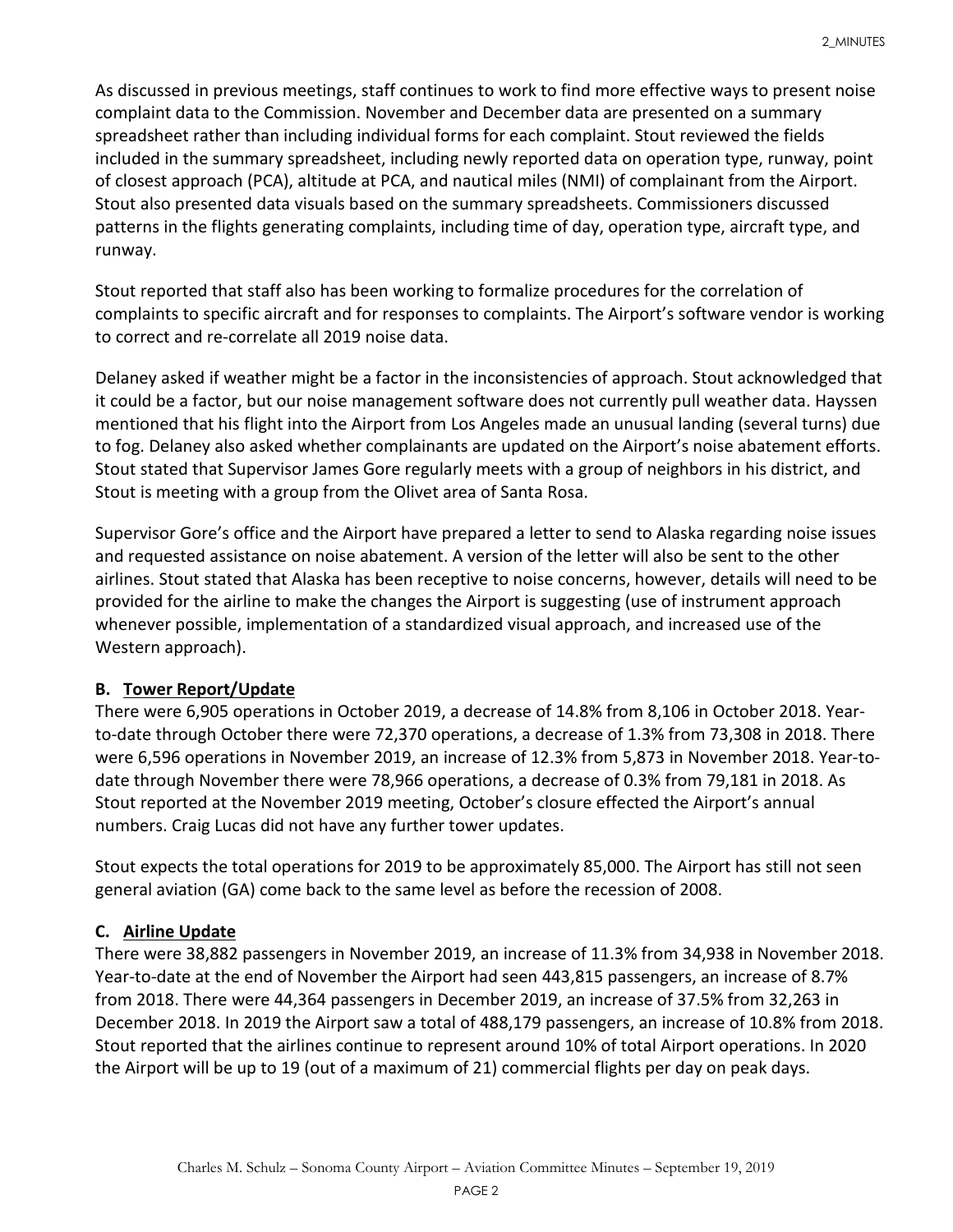In February, American will add a second flight per day to Phoenix, and in April resume service to Dallas and Los Angeles. In March, Alaska will add a second flight per day to both San Diego and Orange County. United will also be adding a second daily Denver flight in June. Sun Country has not yet provided a firm date on which it will resume operations, but it will not be coming back in May. Their return will likely be closer to mid-August.

Delaney asked if any changes would be triggered if the Airport reaches 500,000 passengers per year. Stout responded that our TSA index would change, which would in turn mean changes in both internal Airport operations and in law enforcement response time. TSA will test law enforcement response time by using the panic phone in the terminal and timing the response. There would be no noticeable difference to the public.

# **D. Projects Update**

- **Hangar Maintenance/Repairs:** Board of Supervisors (BOS) has approved a three-year contract for repair and preventative maintenance on hangar electrical systems. The contractor will address critical items before moving on to maintenance and lower-priority items. Maintenance staff continues to work to repair roofs with known leaks. Daaboul explained the process staff is using to seal the roofs. Stout described the recently-enacted OSHA standards that have required additional staff, training, and equipment, causing delays in the progress of repairs.
- **Staffing**: With the addition of an Office Assistant II (currently in medical review), the office will be fully staffed. With the addition of an extra-help maintenance staff member (currently in background), operations and maintenance will be fully staffed.
- **Modular Tent Expansion**: Kickoff for tent improvement occurred last week. PRMD had some changes and requests before the anticipated issuance of the permit, causing a delay in the project commencement. Stout expects the contractor to start early February and complete in August.
- **Terminal Improvement**: Plans were submitted to PRMD before the end of the year. Stout expects work to begin in August.
- **Solar Panels in Parking Lot B:** The Airport has submitted the glare analysis study to the FAA. FAA must provide an official denial before we can appeal and apply for an exception. Funding is already secured for this project and Stout anticipates eventual approval in April.
- **Airport Management Software:** After some back-and-forth with the vendor on the contract, Stout anticipates the contract to go before the BOS around the end February.
- **Parking Lot Management:** Official transition to new parking management firm, SP+, went into effect on January 15. SP+ will be deep cleaning then painting the lots and continuing to clean on a monthly basis. There will also be some new customer options, including those SP+ will make available with the addition of an electric vehicle, such as service to/from vehicles as needed, jump starts, air for ties, etc.
- **Airport Restrooms:** Working with a company to be a pilot airport for monitoring restroom use for the purpose of improving customer service. A QR code/number to text will be posted in each restroom for passenger to report any issues. Additionally, the Airport will be able to schedule janitorial services around times of peak restroom use.
- **Development of Rental Car Facility:** The five car rental companies on the Airport will sign a development agreement for due diligence, then assign the lease with the one company that does this kind of work to build the facility. Since the Airport did not do a formal bidding process, the BOS will need to approve the contract with a 4/5 vote rather than a simple majority. Construction costs will be covered through market share. The facility will be comprised of a parking lot, drop off, car wash, maintenance area, etc.